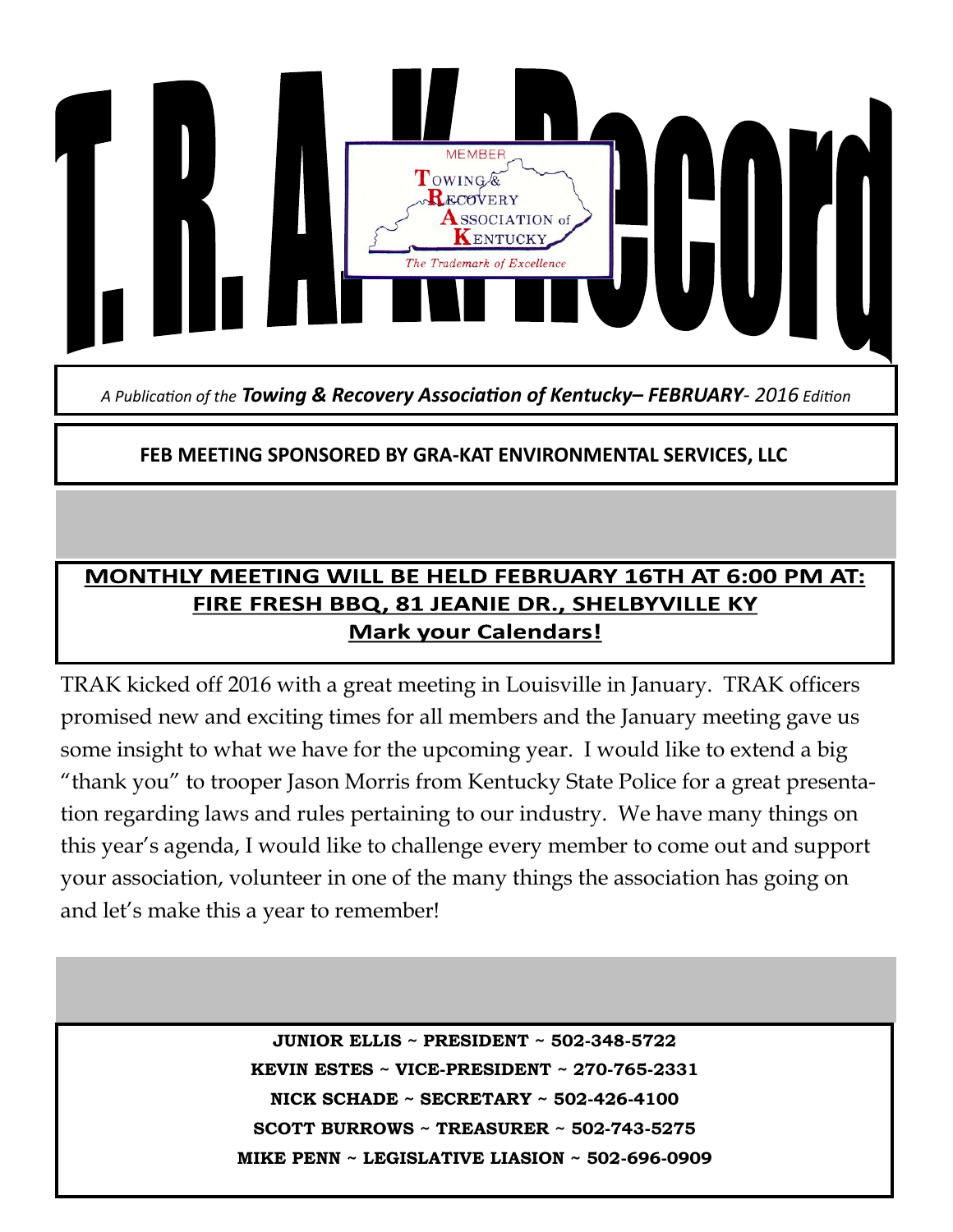# The TRAK Beacon

*Associate Member Spotlight*

## **GRA-KAT ENVIRONMENTAL SERVICES, LLC**

We have an offices in Shelbyville, Kentucky; Columbia, Kentucky and in Lexington, Kentucky. GRA-KAT has the knowledge and equipment resources to provide environmentally safe spill emergency cleanup within a 3 hour drive from our office locations and for all non-emergency cleanups we can go anywhere we are needed.

"CERTIFIED - INSURED - HIGHWAY ENCROACHMENT BOND WITH 24 HOUR SERVICE"

GRA-KAT offers a multitude of services including the following:

| 1              | <b>Excavation &amp; Erosion</b>           |
|----------------|-------------------------------------------|
| 2              | <b>Emergency Response/Chemical Spills</b> |
| 3              | Secondary Containment                     |
| $\overline{4}$ | Industrial Cleaning/Stormwater Testing    |
| 5              | LabPack/Disposal of Chemicals             |
| 6              | Absorbent Pads/Socks/Spill Kits           |
| $\overline{7}$ | Confined Space/Pit Work/ Sludge Removal   |
| 8              | Oily-Water/Used Oil                       |
| 9              | <b>Universal Waste</b>                    |
| 10             | Land Management                           |
| 11             | Safety Inspections                        |
| 12             | <b>Load Transfers</b>                     |

**1 Excavation & Erosion ANDY WHITE, OWNER 502-321-3110**

**2 Emergency Response/Chemical Spills NICK YOUNT, PRES/CEO 502-220-6151**





The Association appreciates your membership and dedication, congratulations on being our Associate Member Spotlight!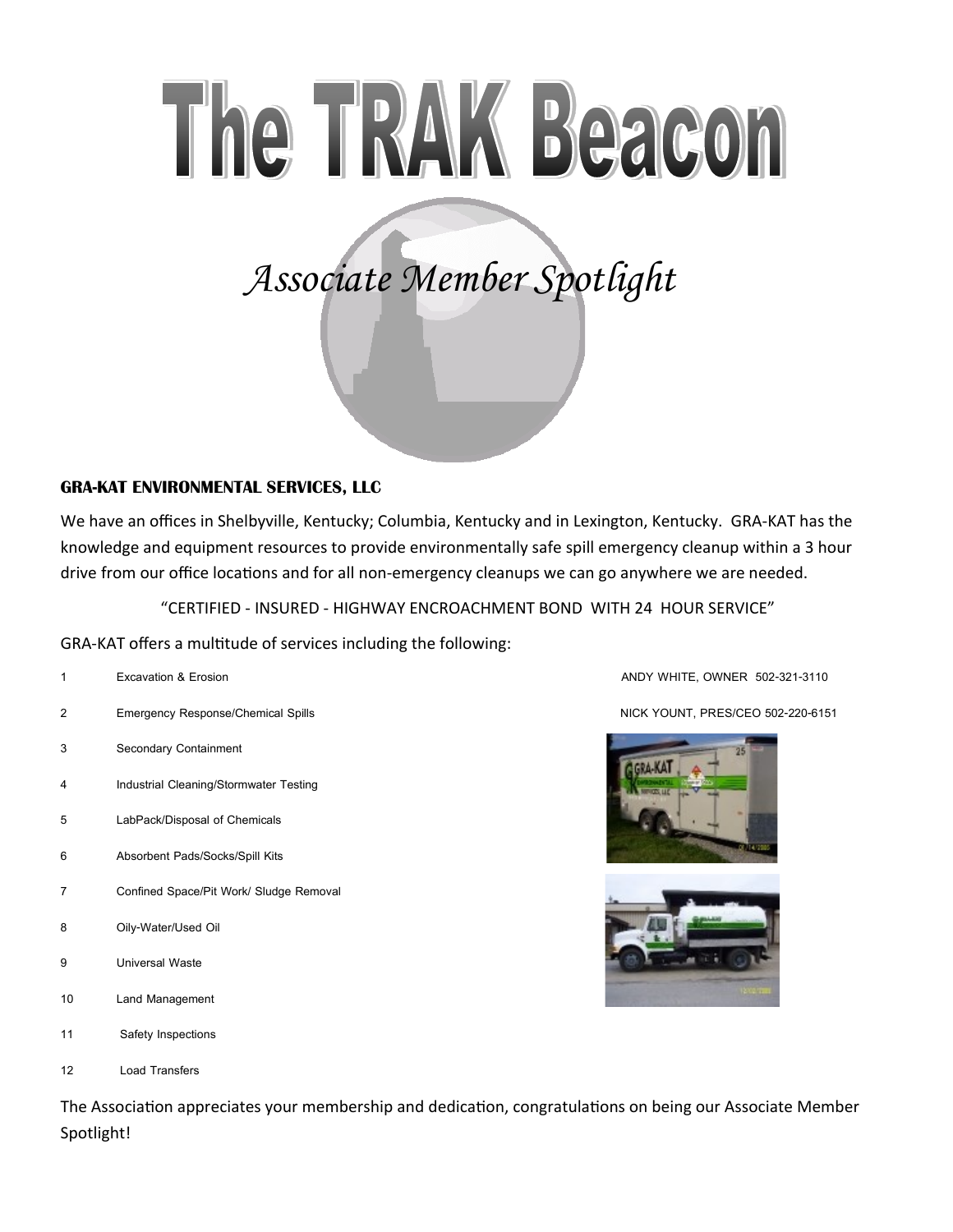### **Towing business destroyed in stockyard fire gets unexpected help**

LEXINGTON, Ky. - Days after Dewayne "Slim" Hogan lost his entire towing business in the Blue Grass Stockyard fire, he's getting help from a place you might not expect.

Hogan spent Tuesday looking over the the charred cars in his lot across from the stockyard.

"Right now we're trying to identify what is what, identify to get the exact inventory number," he said.

But he'll be back in business a little sooner than expected.

"He would help me out if it happened to me," said Lee Roberts, of Bluegrass Towing and Roberts Heavy-Duty Towing and Recovery.

"We saw the smoke. I contacted Slim to see if he was okay. He said he was pretty sure that he lost his whole business, that it had burned everything to the ground," Roberts said. "We're competitors. We both do different things in the city but he comes to my place and I go to his place. When something like this happens we go help each other out,"

So, Lee will let Slim use one of his trucks and give him some space in the Bluegrass Towing" Everybody's calling and offering this and offering that, but to offer as much as he offered, as far as a truck and a place to operate. That hit me and I didn't know how to actually take it. I didn't initially respond because I had to swallow it," Hogan said.

It shows the brotherhood in the industry is a lot stronger than rivalries.

"Some people get a bad image of the towing business. They're thinking everybody's bad and they think all the towing businesses are salvages and nobody has hearts, but this right here is an example of people having hearts and feelings, and people do care," Hogan said.

#### **35-mile traffic jam on Interstate 75 in Kentucky**

MADISON COUNTY, Kentucky - When a Kentucky state trooper checked April Gilliam-Montesinos' stranded car on Interstate 75 overnight, he gave up his snack so her diabetic father could maintain his blood-sugar level.

It was a small comfort in a miserable situation: She and her family were among hundreds of motorists stuck for as many as 19 hours -- from Friday afternoon into Saturday morning -- along a hilly 35-mile stretch of I-75 in central Kentucky because of the snowstorm hitting the eastern United States. Heavy snow and thick ice led to wrecks and otherwise impassable conditions in the Appalachian foothills from Berea south to London.

Gilliam-Montesinos said she braked her car to a halt at 1 p.m. Friday, with vehicles snaked ahead of and behind her. She, her father and her two daughters -- ages 4 and 14 -- huddled in the car overnight, with no food and water. She used Twitter to ask state police for help.

"They sent an officer out here, but he didn't know what he was

coming out here for, so he didn't bring anything with him," Gilliam-Montesinos said. "So he actually gave my dad his own snacks so my dad's blood sugar wouldn't drop." The jam finally relented after 8 a.m. Saturday, she said, and the family drove off -- 19 hours after they first stopped.

State and local police, firefighters, and Red Cross workers were traversing the stretch, trying to deliver supplies, while National Guard troops helped remove crashed or abandoned vehicles to get traffic moving, state police Trooper Kendra Wilson said.

Road crews had tried to keep the highway clear, but poor conditions apparently accumulated too quickly, she said. "The vehicles are sitting on a solid sheet of ice," Wilson said Saturday morning. **'We've got no food or water'** Police could not say how many people were stranded, but images on social media showed a highway resembling a long parking lot.

"It's truck after truck after truck and cars sliding off the roadway," state police Capt. David Jude said. In the unrelenting snow, Dani Garner sat stuck in her minivan on the highway for at least eight hours. Her husband, their three children ages 2, 3 and 14, and her mother-in-law were in the car.

"We've got no food or water," she told CNN early Saturday. Luckily, Garner and her family had gas in their tank and could run the heater. "Honestly, if my van wasn't heated up I'd probably be boxed in with ice right now," she said. Among those trapped was Caitlin Centner, a reporter for CNN affiliate WKYT.

She'd been on the highway since 5:30 p.m. Friday and had "not moved a single inch since," she told CNN early Saturday morning. Centner said she could see more than 100 cars for about a half-mile ahead of her. People nearby are running out of gas, and many have been without food and water for a long time.

But by about 7 a.m., Saturday -- more than 13 hours after she became stuck -- they were able to drive. She posted video of traffic moving on Twitter. "Unfortunately many are still stranded heading SB. We're still praying that ends shortly," she wrote.

Roads off I-75 also were treacherous, so at least two churches - in the London and Berea areas -- opened their doors to those who could make it off the highway. State police and emergency management officials spread the word about the shelters on social media.

Gilliam-Montesinos said heat wasn't too much of a problem for her stranded family, because her vehicle had nearly a full tank of gas. She kept the engine off for stretches to preserve fuel, only restarting it when they became cold.

The traffic backup came as a huge winter storm hit the eastern U.S., leaving more than 150,000 customers without power in 13 states. More than 16 inches of snow fell in Jackson, a small city in the Appalachians about 40 miles east of Berea.